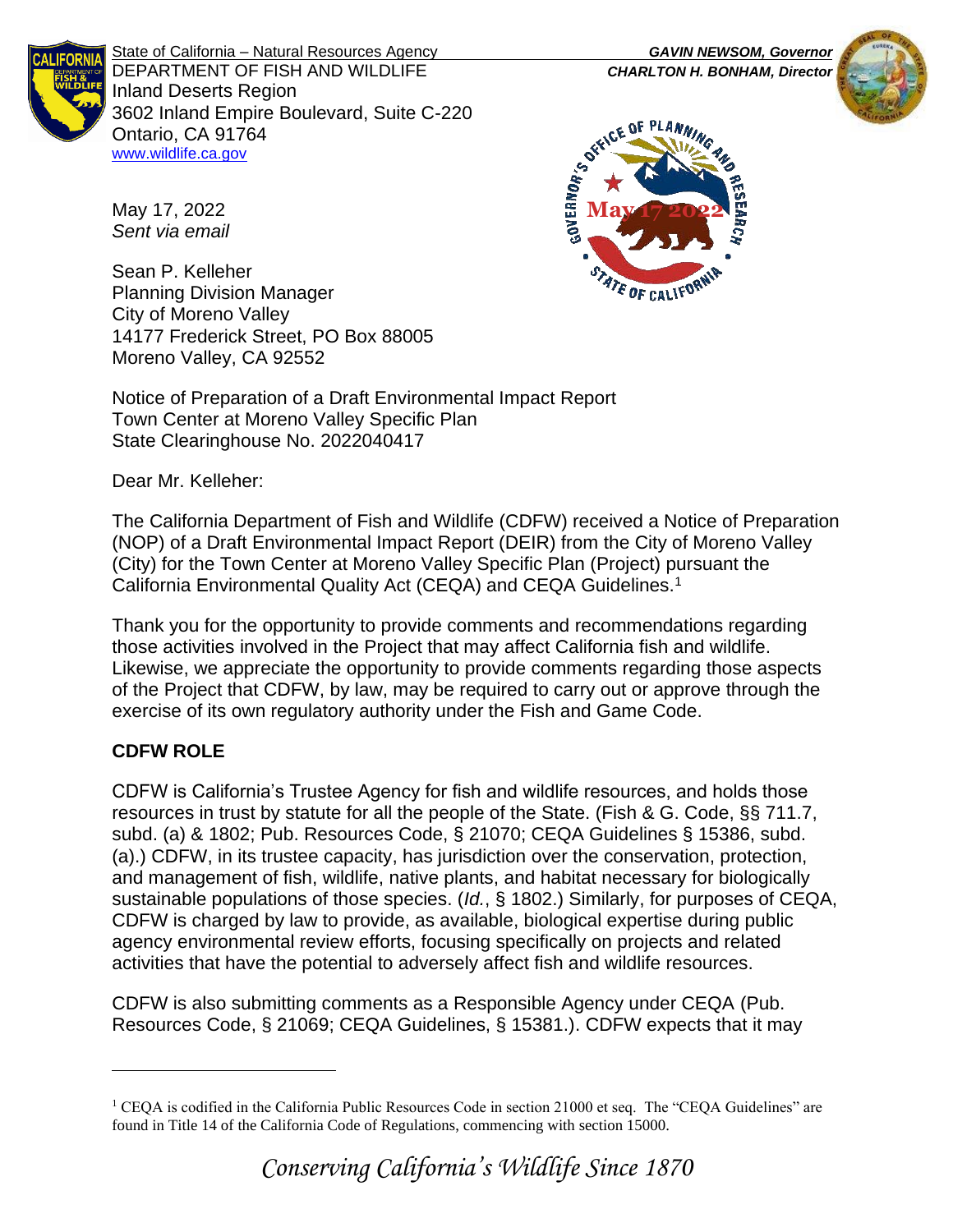Sean Kelleher, Planning Division Manager City of Moreno Valley May 17, 2022 Page 2 of 14

need to exercise regulatory authority as provided by the Fish and Game Code. As proposed, for example, the Project may be subject to CDFW's lake and streambed alteration regulatory authority. (Fish & G. Code, § 1600 et seq.) Likewise, to the extent implementation of the Project as proposed may result in "take" as defined by State law of any species protected under the California Endangered Species Act (CESA) (Fish & G. Code, § 2050 et seq.), the Project proponent may seek related take authorization as provided by the Fish and Game Code.

## **PROJECT LOCATION**

The City of Moreno Valley covers approximately 51.5 square miles and is bordered by unincorporated portions of Riverside County to the east and north, the Cities of Perris and Nuevo to the south, and the City of Riverside to the west. The proposed Project includes two parcels (Assessor Parcel Numbers 487-470-030 and 487-470-031) located south of Cottonwood Avenue, west of Nason Street, north of Alessandro Boulevard, and east of vacant land and a residential subdivision. The site is located within the U.S. Geological Survey (USGS) 7.5-Sunnymead quadrangle; Township 3 South Range 3 West Section 9 of the San Bernardino Base and Meridian.

## **PROJECT DESCRIPTION SUMMARY**

Specific details of the proposed Project include:

- 1. The Town Center at Moreno Valley Specific Plan (Tract No. 38421) for the following:
	- Establish a mixed-use development with residential, commercial, civic, and park uses, consistent with the City's land use and zoning designations (Downtown Center [DC] District).
	- Establish a 34.8-acre portion of residential community consisting of up to 800 residential units at a density of up to 23 dwelling units per acre.
	- Create an approximately 1.3-acre linear park and a 3.5-acre park located west and north of proposed commercial area, respectively.
	- Construct a Neighborhood Commercial Center and future Civic Building Site encompassing approximately 16.5-acres in the southeast portion of the Project site.
- 2. Zone Change to the City of Moreno Valley Zoning Map to correspond to the proposed changes on the Land Use Map, as noted above.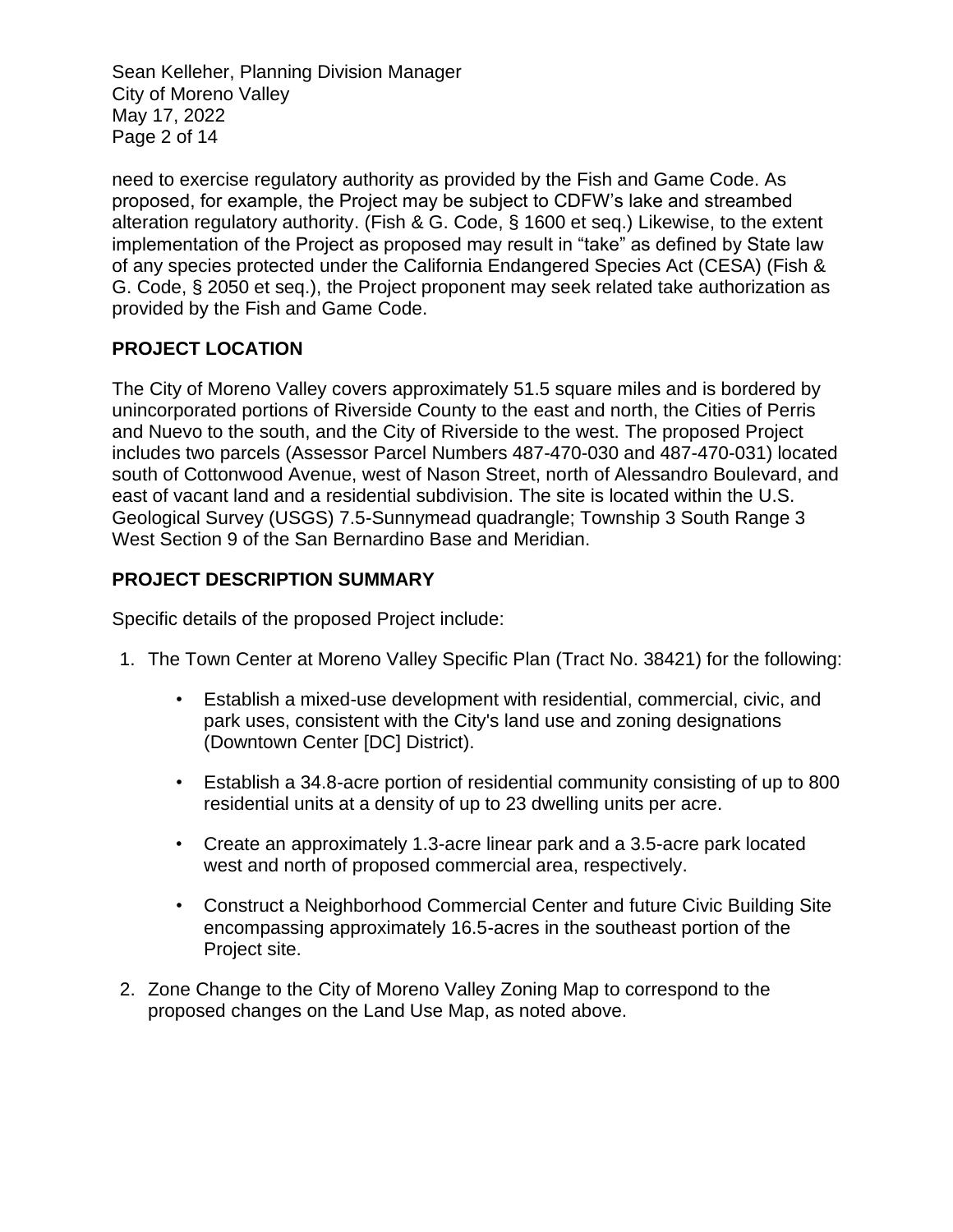Sean Kelleher, Planning Division Manager City of Moreno Valley May 17, 2022 Page 3 of 14

## **COMMENTS AND RECOMMENDATIONS**

CDFW offers the comments and recommendations below to assist the City in adequately identifying and/or mitigating the Project's significant, or potentially significant, direct and indirect impacts on fish and wildlife (biological) resources. The comments and recommendations are also offered to enable the CDFW to adequately review and comment on the proposed Project with respect to the Project's consistency with the Western Riverside County Multiple Species Habitat Conservation Plan (MSHCP).

CDFW recommends that the forthcoming DEIR address the following:

### **Assessment of Biological Resources**

Section 15125(c) of the CEQA Guidelines states that knowledge of the regional setting of a project is critical to the assessment of environmental impacts and that special emphasis should be placed on environmental resources that are rare or unique to the region. To enable CDFW staff to adequately review and comment on the project, the DEIR should include a complete assessment of the flora and fauna within and adjacent to the Project footprint, with particular emphasis on identifying rare, threatened, endangered, and other sensitive species and their associated habitats.

CDFW recommends that the DEIR specifically include:

- 1. An assessment of the various habitat types located within the project footprint, and a map that identifies the location of each habitat type. CDFW recommends that floristic, alliance- and/or association-based mapping and assessment be completed following The Manual of California Vegetation, second edition (Sawyer et al. 2009<sup>2</sup>). Adjoining habitat areas should also be included in this assessment where site activities could lead to direct or indirect impacts offsite. Habitat mapping at the alliance level will help establish baseline vegetation conditions.
- 2. A general biological inventory of the fish, amphibian, reptile, bird, and mammal species that are present or have the potential to be present within each habitat type onsite and within adjacent areas that could be affected by the project. CDFW's California Natural Diversity Database (CNDDB) in Sacramento should be contacted at (916) 322-2493 or [CNDDB@wildlife.ca.gov](mailto:CNDDB@wildlife.ca.gov) or <https://wildlife.ca.gov/Data/CNDDB/Maps-and-Data> to obtain current information on

<sup>&</sup>lt;sup>2</sup> Sawyer, J. O., T. Keeler-Wolf, and J. M. Evens. 2009. A manual of California Vegetation, 2<sup>nd</sup> ed. California Native Plant Society Press, Sacramento, California. http://vegetation.cnps.org/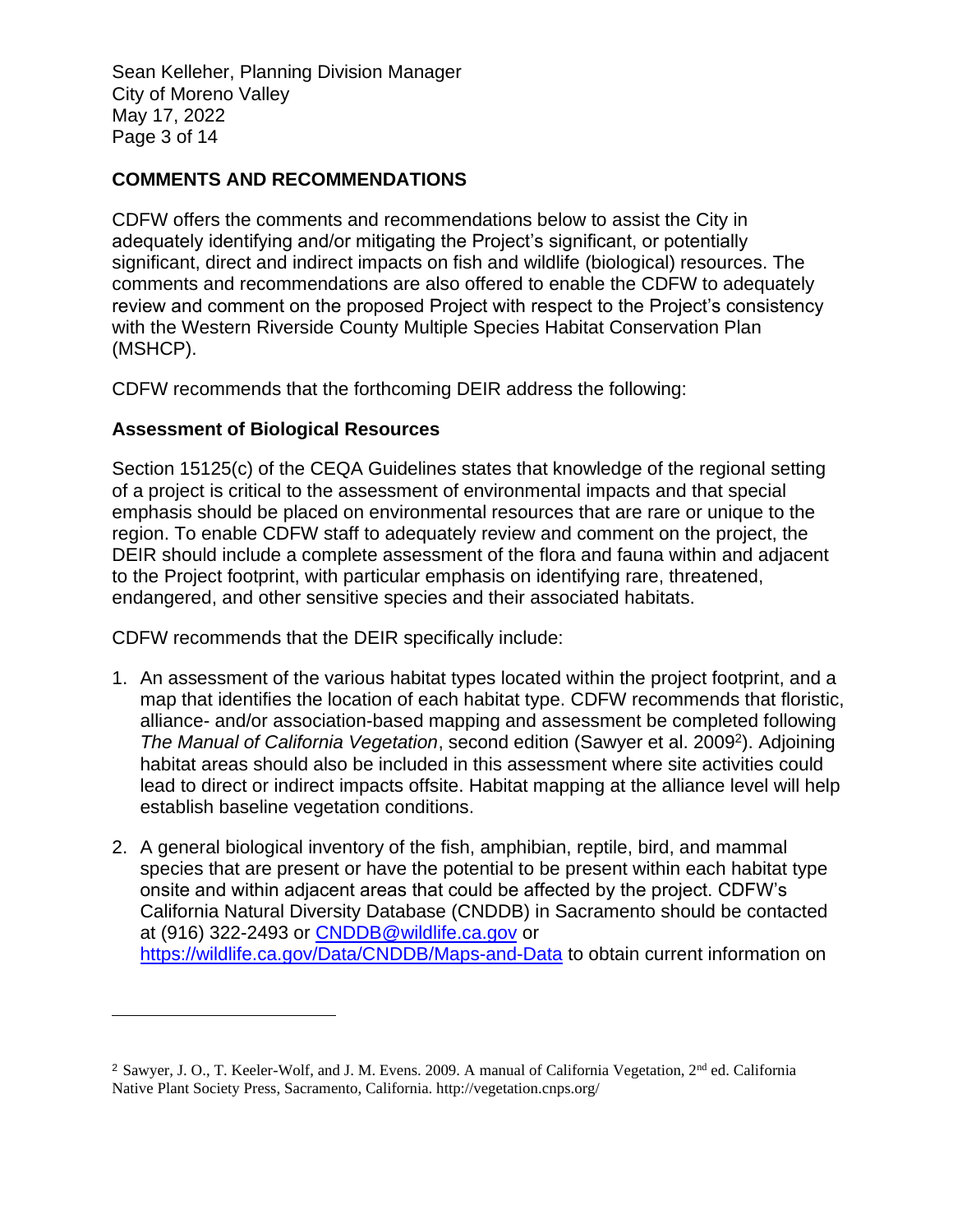Sean Kelleher, Planning Division Manager City of Moreno Valley May 17, 2022 Page 4 of 14

any previously reported sensitive species and habitat, including Significant Natural Areas identified under Chapter 12 of the Fish and Game Code, in the vicinity of the proposed Project.

CDFW's CNDDB is not exhaustive in terms of the data it houses, nor is it an absence database. CDFW recommends that it be used as a starting point in gathering information about the *potential presence* of species within the general area of the project site.

- 3. A complete, *recent* inventory of rare, threatened, endangered, and other sensitive species located within the Project footprint and within offsite areas with the potential to be affected, including California Species of Special Concern (CSSC) and California Fully Protected Species (Fish & G. Code, § 3511). Species to be addressed should include all those which meet the CEQA definition (CEQA Guidelines § 15380). The inventory should address seasonal variations in use of the Project area and should not be limited to resident species. Focused species-specific/MSHCP surveys, completed by a qualified biologist and conducted at the appropriate time of year and time of day when the sensitive species are active or otherwise identifiable, are required. Acceptable species-specific survey procedures should be developed in consultation with CDFW and the U.S. Fish and Wildlife Service, where necessary. Note that CDFW generally considers biological field assessments for wildlife to be valid for a one-year period, and assessments for rare plants may be considered valid for a period of up to three years. Some aspects of the proposed Project may warrant periodic updated surveys for certain sensitive taxa, particularly if the Project is proposed to occur over a protracted time frame, or in phases, or if surveys are completed during periods of drought.
- 4. A thorough, recent, floristic-based assessment of special status plants and natural communities, following CDFW's Protocols for Surveying and Evaluating Impacts to Special Status Native Plant Populations and Natural Communities (CDFW 20183).
- 5. Information on the regional setting that is critical to an assessment of environmental impacts, with special emphasis on resources that are rare or unique to the region (CEQA Guidelines § 15125[c]).
- 6. A full accounting of all open space and mitigation/conservation lands within and adjacent to the Project.

<sup>3</sup> CDFW, 2018. Protocols for Surveying and Evaluating Impacts to Special Status Native Plant Populations and Sensitive Natural Communities, State of California, California Natural Resources Agency, Department of Fish and Wildlife: March 20, 2018 (https://nrm.dfg.ca.gov/FileHandler.ashx?DocumentID=18959&inline)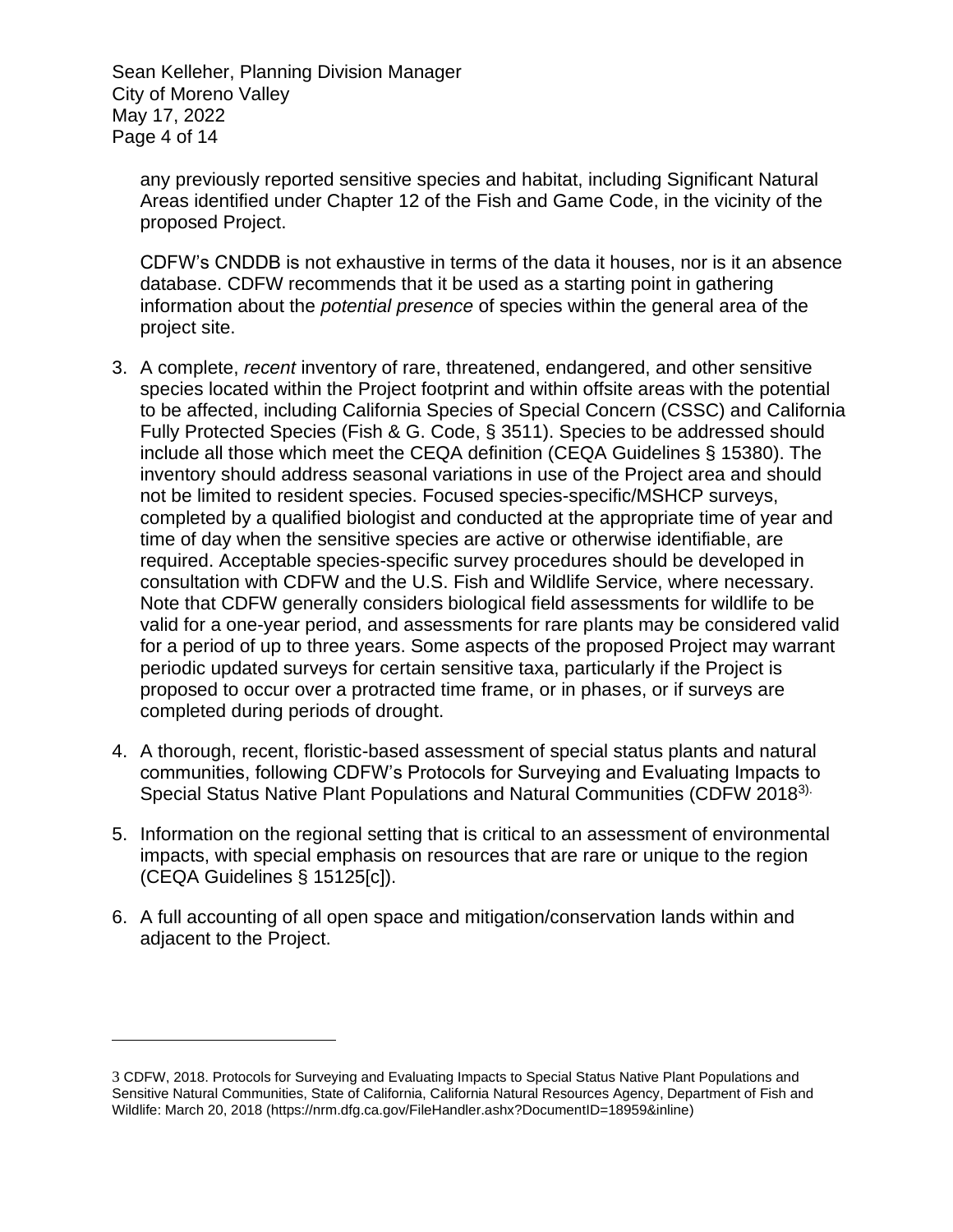Sean Kelleher, Planning Division Manager City of Moreno Valley May 17, 2022 Page 5 of 14

## **Analysis of Direct, Indirect, and Cumulative Impacts to Biological Resources**

The DEIR should provide a thorough discussion of the direct, indirect, and cumulative impacts expected to adversely affect biological resources as a result of the Project. To ensure that Project impacts to biological resources are fully analyzed, the following information should be included in the DEIR:

- 1. A discussion of potential impacts from lighting, noise, human activity (e.g., recreation), defensible space, and wildlife-human interactions created by zoning of development projects or other project activities adjacent to natural areas, exotic and/or invasive species, and drainage. The latter subject should address Projectrelated changes on drainage patterns and water quality within, upstream, and downstream of the Project site, including: volume, velocity, and frequency of existing and post-Project surface flows; polluted runoff; soil erosion and/or sedimentation in streams and water bodies; and post-Project fate of runoff from the Project site.
- 2. A discussion of potential indirect Project impacts on biological resources, including resources in areas adjacent to the project footprint, such as nearby public lands (e.g., National Forests, State Parks, etc.), open space, adjacent natural habitats, riparian ecosystems, wildlife corridors, and any designated and/or proposed reserve or mitigation lands (e.g., preserved lands associated with a Natural Community Conservation Plan, or other conserved lands).
- 3. An evaluation of impacts to on-site and adjacent open space lands from both the construction of the Project and any long-term operational and maintenance needs.
- 4. A cumulative effects analysis developed as described under CEQA Guidelines section 15130. The DEIR should analyze the cumulative effects of the plan's land use designations, policies, and programs on the environment. Please include all potential direct and indirect Project related impacts to riparian areas, wetlands, vernal pools, alluvial fan habitats, wildlife corridors or wildlife movement areas, aquatic habitats, sensitive species and other sensitive habitats, open lands, open space, and adjacent natural habitats in the cumulative effects analysis. General and specific plans, as well as past, present, and anticipated future projects, should be analyzed relative to their impacts on similar plant communities and wildlife habitats.

## **Alternatives Analysis**

CDFW recommends the DEIR describe and analyze a range of reasonable alternatives to the Project that are potentially feasible, would "feasibly attain most of the basic objectives of the Project," and would avoid or substantially lessen any of the Project's significant effects (CEQA Guidelines § 15126.6[a]). The alternatives analysis should also evaluate a "no project" alternative (CEQA Guidelines § 15126.6[e]).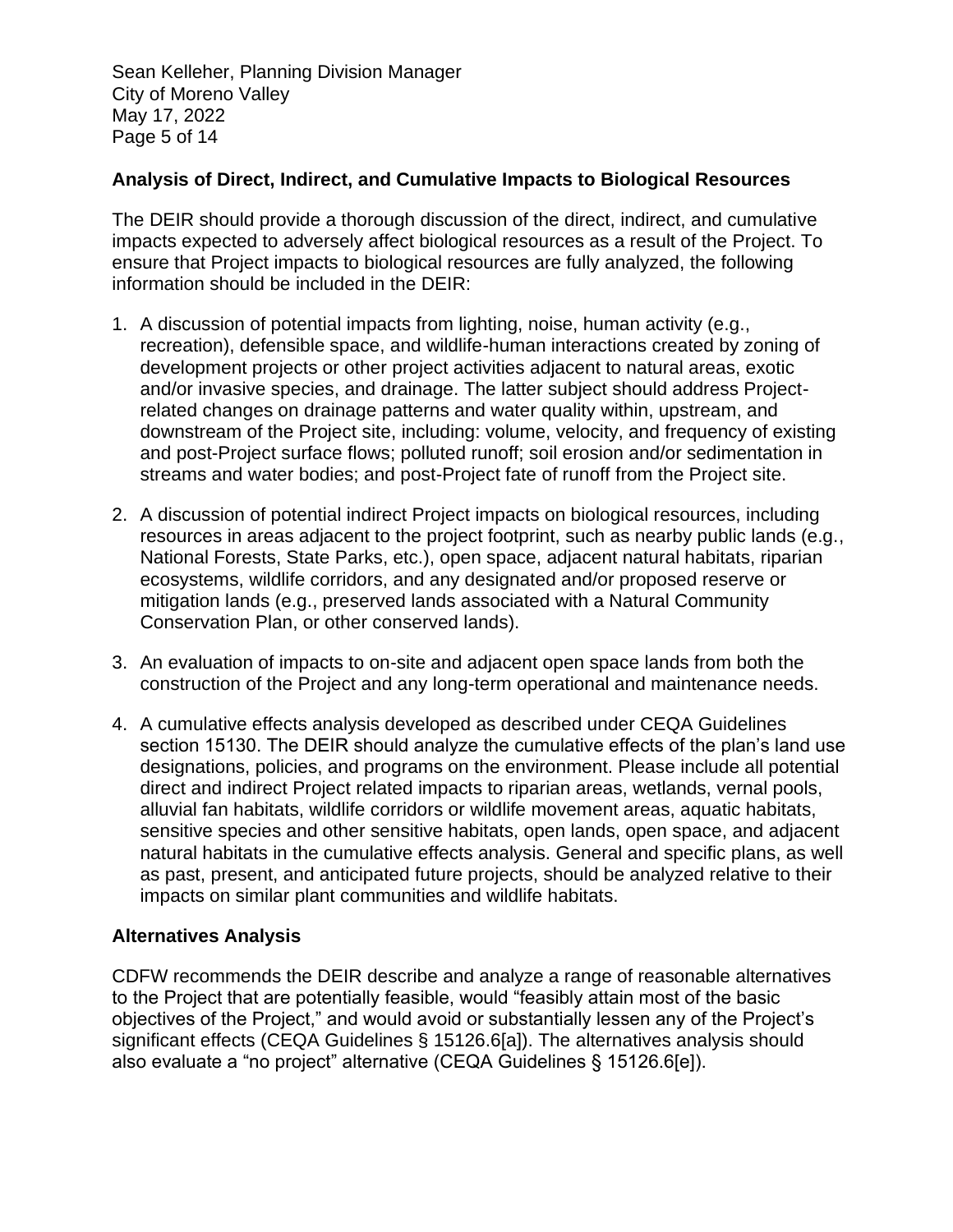Sean Kelleher, Planning Division Manager City of Moreno Valley May 17, 2022 Page 6 of 14

#### **Mitigation Measures for Project Impacts to Biological Resources**

The DEIR should identify mitigation measures and alternatives that are appropriate and adequate to avoid or minimize potential impacts, to the extent feasible. The City of Moreno Valley should assess all direct, indirect, and cumulative impacts that are expected to occur as a result of the implementation of the Project and its long-term operation and maintenance. When proposing measures to avoid, minimize, or mitigate impacts, CDFW recommends consideration of the following:

- 1. *Fully Protected Species*: Fully protected species may not be taken or possessed at any time. Project activities described in the DEIR should be designed to completely avoid any fully protected species that have the potential to be present within or adjacent to the Project area. CDFW also recommends that the DEIR fully analyze potential adverse impacts to fully protected species due to habitat modification, loss of foraging habitat, and/or interruption of migratory and breeding behaviors. CDFW recommends that the Lead Agency include in the analysis how appropriate avoidance, minimization, and mitigation measures will reduce indirect impacts to fully protected species.
- 2. *Sensitive Plant Communities*: CDFW considers sensitive plant communities to be imperiled habitats having both local and regional significance. Plant communities, alliances, and associations with a statewide ranking of S-1, S-2, S-3, and S-4 should be considered sensitive and declining at the local and regional level. These ranks can be obtained by querying the CNDDB and are included in *The Manual of California Vegetation* (Sawyer et al. 2009). The DEIR should include measures to fully avoid and otherwise protect sensitive plant communities from project-related direct and indirect impacts.
- 3. *California Species of Special Concern* (CSSC): CSSC status applies to animals generally not listed under the federal Endangered Species Act or the CESA, but which nonetheless are declining at a rate that could result in listing, or historically occurred in low numbers and known threats to their persistence currently exist. CSSCs should be considered during the environmental review process. CSSC that have the potential or have been documented to occur within or adjacent to the project area, including, but not limited to: burrowing owl, northern harrier, loggerhead shrike, and yellow warbler.
- 4. *Mitigation*: CDFW considers adverse project-related impacts to sensitive species and habitats to be significant to both local and regional ecosystems, and the DEIR should include mitigation measures for adverse project-related impacts to these resources. Mitigation measures should emphasize avoidance and reduction of project impacts. For unavoidable impacts, onsite habitat restoration and/or enhancement, and preservation should be evaluated and discussed in detail. Where habitat preservation is not available onsite, offsite land acquisition, management, and preservation should be evaluated and discussed in detail.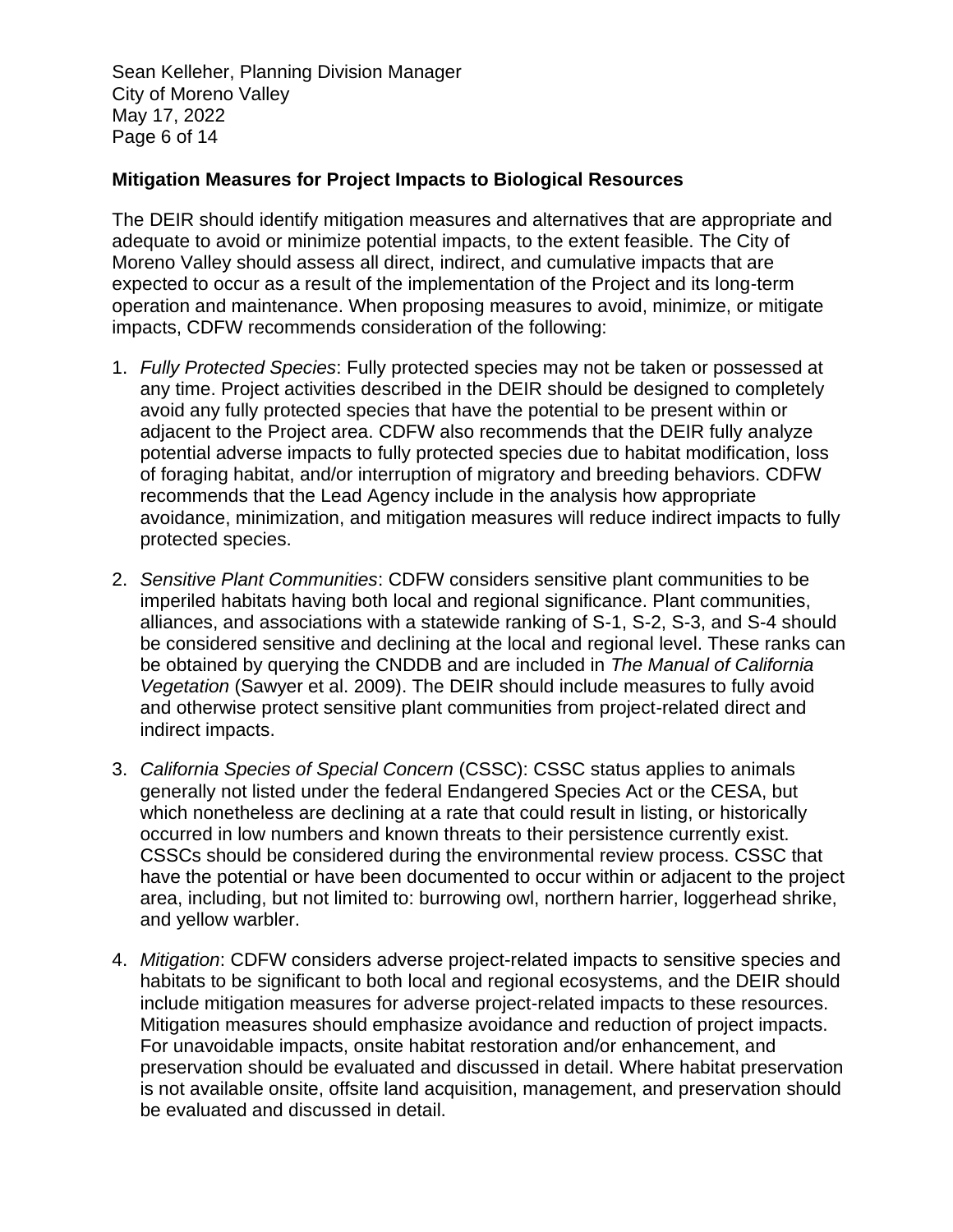Sean Kelleher, Planning Division Manager City of Moreno Valley May 17, 2022 Page 7 of 14

The DEIR should include measures to perpetually protect the targeted habitat values within mitigation areas from direct and indirect adverse impacts in order to meet mitigation objectives to offset project-induced qualitative and quantitative losses of biological values. Specific issues that should be addressed include restrictions on access, proposed land dedications, long-term monitoring and management programs, control of illegal dumping, water pollution, increased human intrusion, etc.

If sensitive species and/or their habitat may be impacted from the Project, CDFW recommends the inclusion of specific mitigation in the DEIR. CEQA Guidelines section 15126.4, subdivision (a)(1)(8) states that formulation of feasible mitigation measures should not be deferred until some future date. The Court of Appeal in *San Joaquin Raptor Rescue Center* v. *County* of *Merced* (2007) 149 Cal.App.4th 645 struck down mitigation measures which required formulating management plans developed in consultation with State and Federal wildlife agencies after Project approval. Courts have also repeatedly not supported conclusions that impacts are mitigable when essential studies, and therefore impact assessments, are incomplete *(Sundstrom* v. *County* of *Mendocino* (1988) 202 Cal. App. 3d. 296; *Gentry* v. *City* of *Murrieta (1995)* 36 Cal. App. 4th 1359; *Endangered Habitat League, Inc.* v. *County* of *Orange* (2005) 131 Cal. App. 4th 777).

CDFW recommends that the DEIR specify mitigation that is roughly proportional to the level of impacts, in accordance with the provisions of CEQA (CEQA Guidelines, §§ 15126.4(a)(4)(B), 15064, 15065, and 16355). The mitigation should provide longterm conservation value for the suite of species and habitat being impacted by the Project. Furthermore, in order for mitigation measures to be effective, they need to be specific, enforceable, and feasible actions that will improve environmental conditions.

5. *Habitat Revegetation/Restoration Plans*: Plans for restoration and revegetation should be prepared by persons with expertise in southern California ecosystems and native plant restoration techniques. Plans should identify the assumptions used to develop the proposed restoration strategy. Each plan should include, at a minimum: (a) the location of restoration sites and assessment of appropriate reference sites; (b) the plant species to be used, sources of local propagules, container sizes, and seeding rates; (c) a schematic depicting the mitigation area; (d) a local seed and cuttings and planting schedule; (e) a description of the irrigation methodology; (f) measures to control exotic vegetation on site; (g) specific success criteria; (h) a detailed monitoring program; (i) contingency measures should the success criteria not be met; and (j) identification of the party responsible for meeting the success criteria and providing for conservation of the mitigation site in perpetuity. Monitoring of restoration areas should extend across a sufficient time frame to ensure that the new habitat is established, self-sustaining, and capable of surviving drought.

CDFW recommends that local onsite propagules from the Project area and nearby vicinity be collected and used for restoration purposes. Onsite seed collection should be initiated in advance of project impacts in order to accumulate sufficient propagule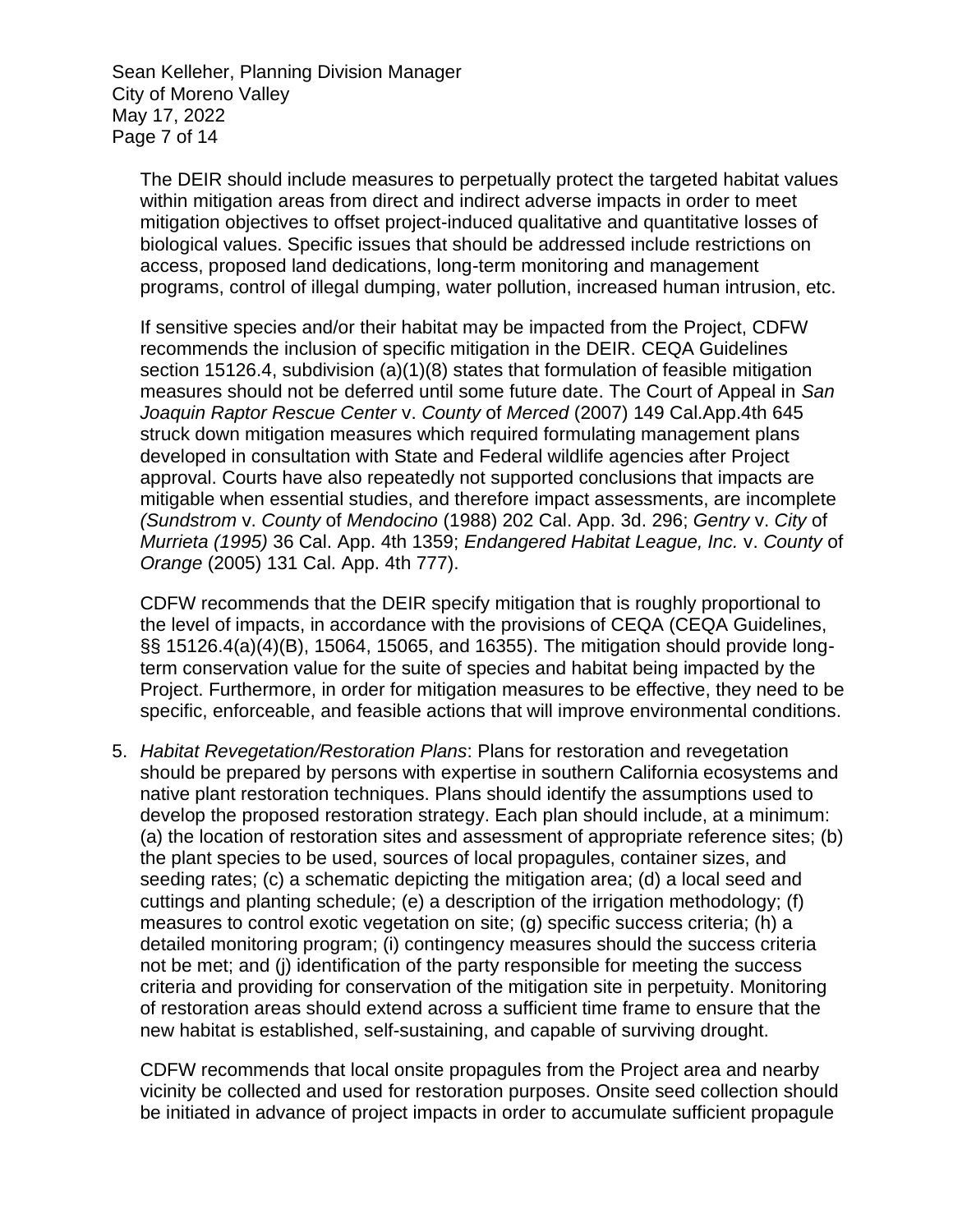Sean Kelleher, Planning Division Manager City of Moreno Valley May 17, 2022 Page 8 of 14

material for subsequent use in future years. Onsite vegetation mapping at the alliance and/or association level should be used to develop appropriate restoration goals and local plant palettes. Reference areas should be identified to help guide restoration efforts. Specific restoration plans should be developed for various project components as appropriate.

Restoration objectives should include protecting special habitat elements or recreating them in areas affected by the Project; examples could include retention of woody material, logs, snags, rocks, and brush piles.

6. *Nesting Birds and Migratory Bird Treaty Act:* Please note that it is the Project proponent's responsibility to comply with all applicable laws related to nesting birds and birds of prey. Fish and Game Code sections 3503, 3503.5, and 3513 afford protective measures as follows: Fish and Game Code section 3503 makes it unlawful to take, possess, or needlessly destroy the nest or eggs of any bird, except as otherwise provided by Fish and Game Code or any regulation made pursuant thereto. Fish and Game Code section 3503.5 makes it unlawful to take, possess, or destroy any birds in the orders Falconiformes or Strigiformes (birds-of-prey) to take, possess, or destroy the nest or eggs of any such bird except as otherwise provided by Fish and Game Code or any regulation adopted pursuant thereto. Fish and Game Code section 3513 makes it unlawful to take or possess any migratory nongame bird as designated in the Migratory Bird Treaty Act or any part of such migratory nongame bird except as provided by rules and regulations adopted by the Secretary of the Interior under provisions of the Migratory Treaty Act.

CDFW recommends that the DEIR include the results of avian surveys, as well as specific avoidance and minimization measures to ensure that impacts to nesting birds do not occur. Project-specific avoidance and minimization measures may include, but not be limited to: project phasing and timing, monitoring of project-related noise (where applicable), sound walls, and buffers, where appropriate. The DEIR should also include specific avoidance and minimization measures that will be implemented should a nest be located within the project site. If pre-construction surveys are proposed in the DEIR, the CDFW recommends that they be required no more than three (3) days prior to vegetation clearing or ground disturbance activities, as instances of nesting could be missed if surveys are conducted sooner.

7. *Moving out of Harm's Way:* To avoid direct mortality, CDFW recommends that the lead agency condition the DEIR to require that a CDFW-approved qualified biologist be retained to be onsite prior to and during all ground- and habitat-disturbing activities to move out of harm's way special status species or other wildlife of low or limited mobility that would otherwise be injured or killed from project-related activities. Movement of wildlife out of harm's way should be limited to only those individuals that would otherwise by injured or killed, and individuals should be moved only as far a necessary to ensure their safety (i.e., CDFW does not recommend relocation to other areas). Furthermore, it should be noted that the temporary relocation of onsite wildlife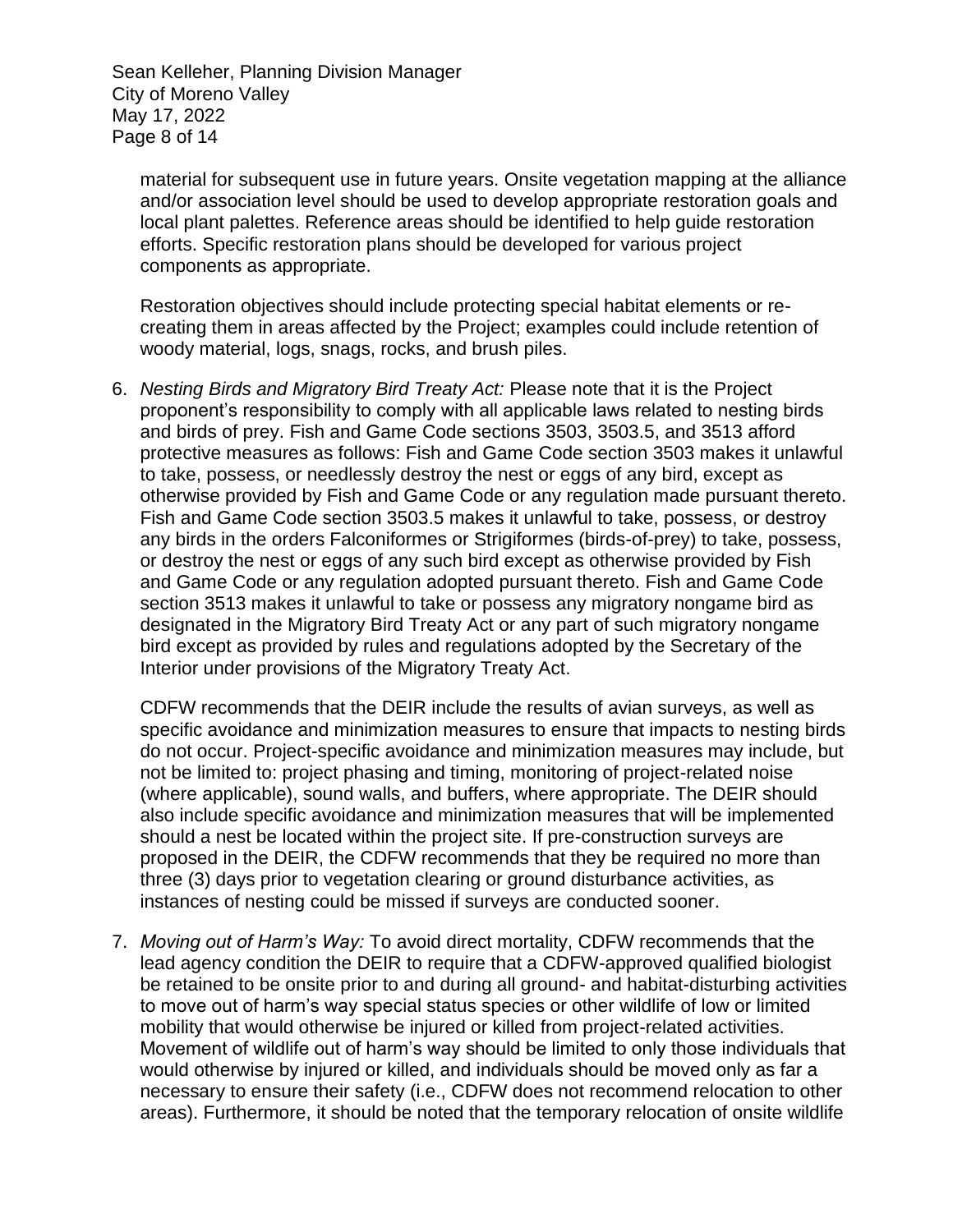Sean Kelleher, Planning Division Manager City of Moreno Valley May 17, 2022 Page 9 of 14

does not constitute effective mitigation for the purposes of offsetting project impacts associated with habitat loss.

8. *Translocation of Species*: CDFW generally does not support the use of relocation, salvage, and/or transplantation as mitigation for impacts to rare, threatened, or endangered species as studies have shown that these efforts are experimental in nature and largely unsuccessful.

## **California Endangered Species Act**

CDFW is responsible for ensuring appropriate conservation of fish and wildlife resources including threatened, endangered, and/or candidate plant and animal species, pursuant to CESA. CDFW recommends that a CESA Incidental Take Permit (ITP) be obtained if the Project has the potential to result in "take" (California Fish and Game Code Section 86 defines "take" as "hunt, pursue, catch, capture, or kill, or attempt to hunt, pursue, catch, capture, or kill") of State-listed CESA species, either through construction or over the life of the project. It is the policy of CESA to conserve, protect, enhance, and restore State-listed CESA species and their habitats.

CDFW encourages early consultation, as significant modification to the proposed Project and avoidance, minimization, and mitigation measures may be necessary to obtain a CESA ITP. The California Fish and Game Code requires that CDFW comply with CEQA for issuance of a CESA ITP. CDFW therefore recommends that the DEIR addresses all Project impacts to listed species and specifies a mitigation monitoring and reporting program that will meet the requirements of CESA.

#### **Western Riverside County Multiple Species Habitat Conservation Plan**

CDFW issued Natural Community Conservation Plan Approval and Take Authorization for the Western Riverside County MSHCP per Section 2800, *et seq*., of the California Fish and Game Code on June 22, 2004. The MSHCP establishes a multiple species conservation program to minimize and mitigate habitat loss and provides for the incidental take of covered species in association with activities covered under the permit.

Compliance with approved habitat plans, such as the MSHCP, is discussed in CEQA. Specifically, Section 15125(d) of the CEQA Guidelines requires that the CEQA document discuss any inconsistencies between a proposed Project and applicable general plans and regional plans, including habitat conservation plans and natural community conservation plans. An assessment of the impacts to the MSHCP as a result of this Project is necessary to address CEQA requirements. To obtain additional information regarding the MSHCP please go to: [https://www.wrc-rca.org/.](https://www.wrc-rca.org/)

The proposed Project occurs within the MSHCP area and is subject to the provisions and policies of the MSHCP. To be considered a covered activity, Permittees need to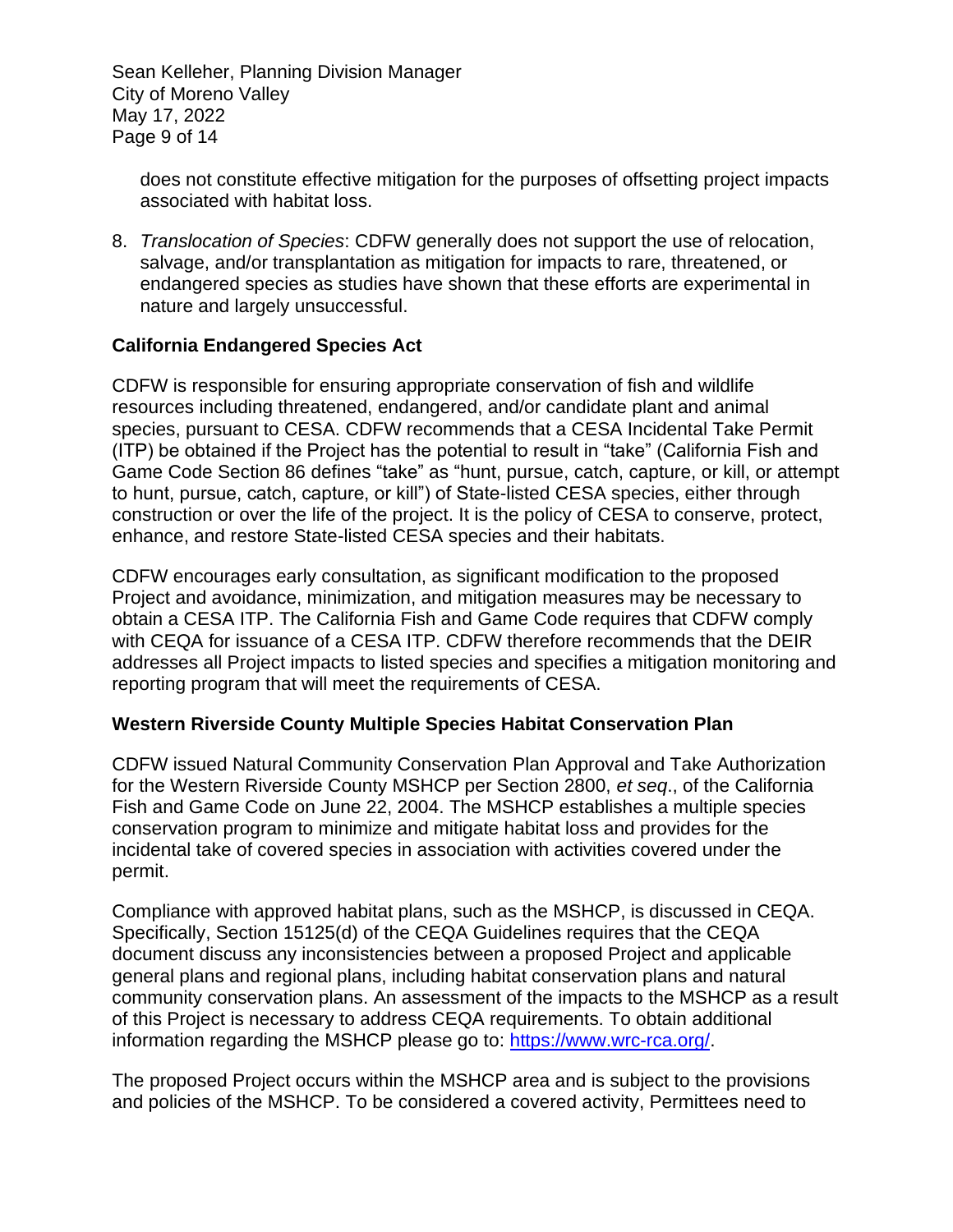Sean Kelleher, Planning Division Manager City of Moreno Valley May 17, 2022 Page 10 of 14

demonstrate that proposed actions are consistent with the MSHCP, the Permits, and the Implementing Agreement. The City of Moreno Valley is the Lead Agency and is signatory to the Implementing Agreement of the MSHCP. To demonstrate consistency with the MSHCP, as part of the CEQA review, the City shall ensure the Project implements the following:

- 1. Pays Local Development Mitigation Fees and other relevant fees as set forth in Section 8.5 of the MSHCP.
- 2. Demonstrates compliance with the HANS process or equivalent process to ensure application of the Criteria and thus, satisfaction of the local acquisition obligation.
- 3. Demonstrates compliance with the policies for 1) the Protection of Species Associated with Riparian/Riverine Areas and Vernal Pools, set forth in Section 6.1.2 of the MSHCP; 2) the policies for the Protection of Narrow Endemic Plant Species set forth in Section 6.1.3 of the MSHCP; 3) compliance with the Urban/Wildlands Interface Guidelines as set forth in Section 6.1.4 of the MSHCP; 4) the policies set forth in Section 6.3.2 and associated vegetation survey requirements identified in Section 6.3.1; and 5) compliance with the Best Management Practices and the siting, construction, design, operation and maintenance guidelines as set forth in Section 7.0 and Appendix C of the MSHCP.

#### Protection of Species Associated with Riparian/Riverine Areas and Vernal Pools.

The MSHCP, Section 6.1.2, identifies that information necessary for the assessment of riparian/riverine and vernal resources includes identification and mapping of riparian/riverine areas and vernal pools. The assessment shall consider species composition, topography/ hydrology, and soil analysis, where appropriate. The assessment may be completed as part of the CEQA review process as set forth in Article V of the State CEQA Guidelines.

The documentation for the assessment shall include mapping and a description of the functions and values of the mapped areas with respect to the species listed above, under "Purpose." Factors to be considered include hydrologic regime, flood storage and flood-flow modification, nutrient retention and transformation, sediment trapping and transport, toxicant trapping, public use, wildlife Habitat, and aquatic Habitat. The functions and values assessment will focus on those areas that should be considered for priority acquisition for the MSHCP Conservation Area, as well as those functions that may affect downstream values related to Conservation of Covered Species within the MSHCP.

The MSHCP identifies that for mapped riparian/riverine and vernal pool resources that are not included in the MSHCP conservation area, applicable mitigation under CEQA, shall be imposed by the Permittee (in this case the City). Further, the MSHCP identifies that to ensure the standards in Section 6.1.2 are met, the Permittee shall ensure that,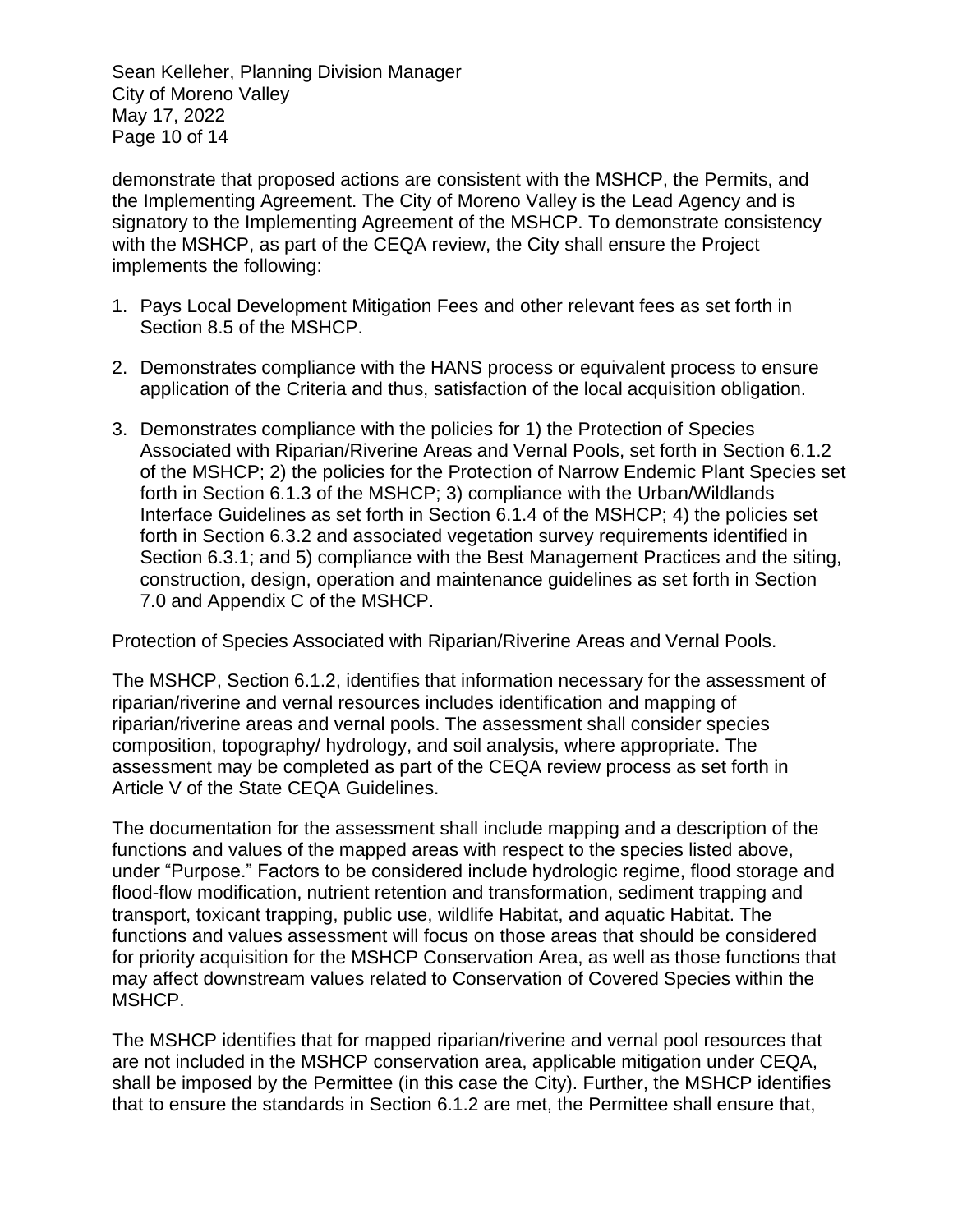Sean Kelleher, Planning Division Manager City of Moreno Valley May 17, 2022 Page 11 of 14

through the CEQA process, project applicants develop project alternatives demonstrating efforts that first avoid, and then minimize direct and indirect effects to the wetlands mapped pursuant to Section 6.1.2. If an avoidance alternative is not Feasible, a practicable alternative that minimizes direct and indirect effects to riparian/riverine areas and vernal pools and associated functions and values to the greatest extent possible shall be selected. Those impacts that are unavoidable shall be mitigated such that the lost functions and values as they relate to Covered Species are replaced as through the Determination of Biologically Equivalent or Superior Preservation. The City is required to ensure the Applicant completes the Determination of Biologically Equivalent or Superior Preservation process prior to completion of the DEIR to demonstrate implementation of MSHCP requirements in the CEQA documentation.

The following are covered species that are conserved under the MSHCP based on the location of the project site:

#### Burrowing Owl (*Athene cunicularia*)

The Project site has the potential to provide suitable foraging and/or nesting habitat for burrowing owl. Take of individual burrowing owls and their nests is defined by Fish and Game Code section 86, and prohibited by sections 3503, 3503.5 and 3513. Take is defined in Fish and Game Code section 86 as "hunt, pursue, catch, captureor kill, or attempt to hunt, pursue, catch, capture or kill."

CDFW recommends that the City of Moreno Valley follow the recommendations and guidelines provided in the *Staff Report on Burrowing Owl Mitigation* (CDFG 2012<sup>4</sup> ). The Staff Report on Burrowing Owl Mitigation, specifies three steps for project impact evaluations: 1) a habitat assessment, 2) surveys, and 3) an impact assessment.

As stated in the Staff Report on Burrowing Owl Mitigation, the three progressive steps are effective in evaluating whether a project will result in impacts to burrowing owls, and the information gained from the steps will inform any subsequent avoidance, minimization, and mitigation measures. Habitat assessments are conducted to evaluate the likelihood that a site supports burrowing owl. Burrowing owl surveys provide information needed to determine the potential effects of proposed projects and activities on burrowing owls, and to avoid take in accordancewith Fish and Game Code sections 86, 3503, and 3503.5. Impact assessments evaluate the extent to which burrowing owls and their habitat may be impacted, directly or indirectly, on and within a reasonable distance of a proposed CEQA project activity or non-CEQA project.

<sup>4</sup> California Department of Fish and Game (CDFG). 2012. Staff report of burrowing owl mitigation. State of California, Natural Resources Agency. Available for download at: https://nrm.dfg.ca.gov/FileHandler.ashx?DocumentID=83842&inline.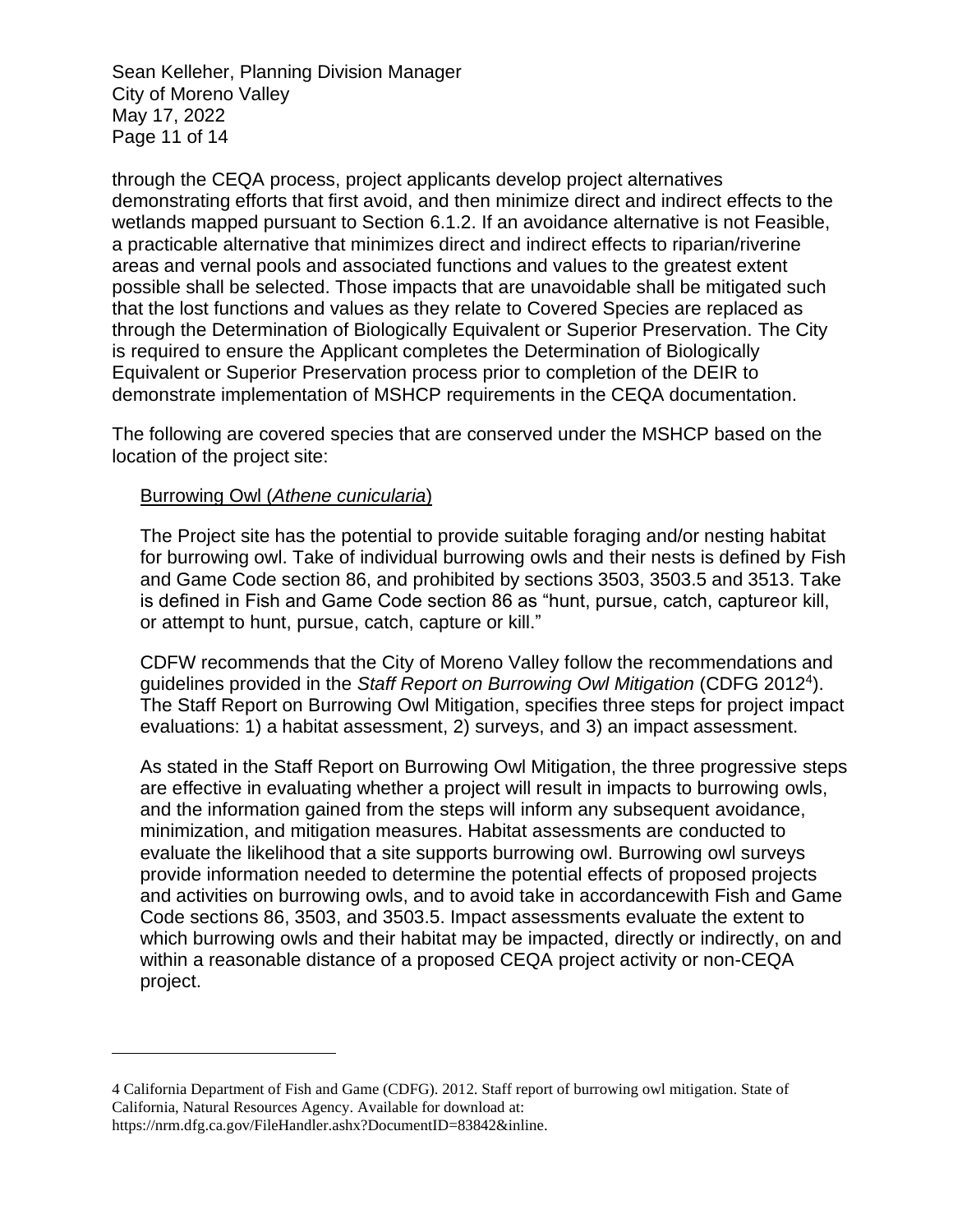Sean Kelleher, Planning Division Manager City of Moreno Valley May 17, 2022 Page 12 of 14

Additionally, CDFW recommends that the City of Moreno Valley review and follow requirements for burrowing owl outlined in the MSHCP, specifically Section 6.3.2 (Additional Survey Needs and Procedures) and Appendix E (Summary of Species Survey Requirements). Appendix E of the MSHCP outlines survey requirements, actions to be taken if survey results are positive, and species-specific conservation objectives, among other relevant information.

### **Stephens' Kangaroo Rat Habitat Conservation Plan**

The Project occurs within the Stephens' kangaroo rat (*Dipodomys stephensi*) Habitat Conservation Plan (SKR HCP) fee area boundary, SKR HCP plan area map available here: [https://rchca.us/DocumentCenter/View/200/SKR-Plan-Area.](https://rchca.us/DocumentCenter/View/200/SKR-Plan-Area) State and federal authorizations associated with the SKR HCP provide take authorization for Stephens' kangaroo rat within its boundaries, and the MSHCP provides Take Authorization for Stephens' kangaroo rat outside of the boundaries of the SKR HCP, but within the MSHCP area boundaries. The DEIR should identify if any portion of the Project will occur on SKR HCP lands, or on Stephens' kangaroo rat habitat lands outside of the SKR HCP, but within the MSHCP. Note that the SKR HCP allows for encroachment into the Stephens' kangaroo rat Core Reserve for public projects, however, there are no provisions for encroachment into the Core Reserve for privately owned projects. If impacts to Stephens' kangaroo rat habitat will occur from the proposed Project, the DEIR should specifically identify the total number of permanent impacts to Stephens' kangaroo rat core habitat and the appropriate mitigation to compensate for those impacts.

#### **Lake and Streambed Alteration Program**

Based on review of material submitted with the NOP and review of aerial photography, at least one drainage feature traverses the site. Depending on how the Project is designed and constructed, it is likely that the Project applicant will need to notify CDFW per Fish and Game Code section 1602. Fish and Game Code section 1602 requires an entity to notify CDFW prior to commencing any activity that may do one or more of the following: substantially divert or obstruct the natural flow of any river, stream, or lake; substantially change or use any material from the bed, channel or bank of any river, stream, or lake; or deposit debris, waste or other materials that could pass into any river, stream, or lake. Please note that "any river, stream or lake" includes those that are episodic (i.e., those that are dry for periods of time) as well as those that are perennial (i.e., those that flow year-round). This includes ephemeral streams, desert washes, and watercourses with a subsurface flow.

Upon receipt of a complete notification, CDFW determines if the proposed Project activities may substantially adversely affect existing fish and wildlife resources and whether a Lake and Streambed Alteration (LSA) Agreement is required. An LSA Agreement includes measures necessary to protect existing fish and wildlife resources.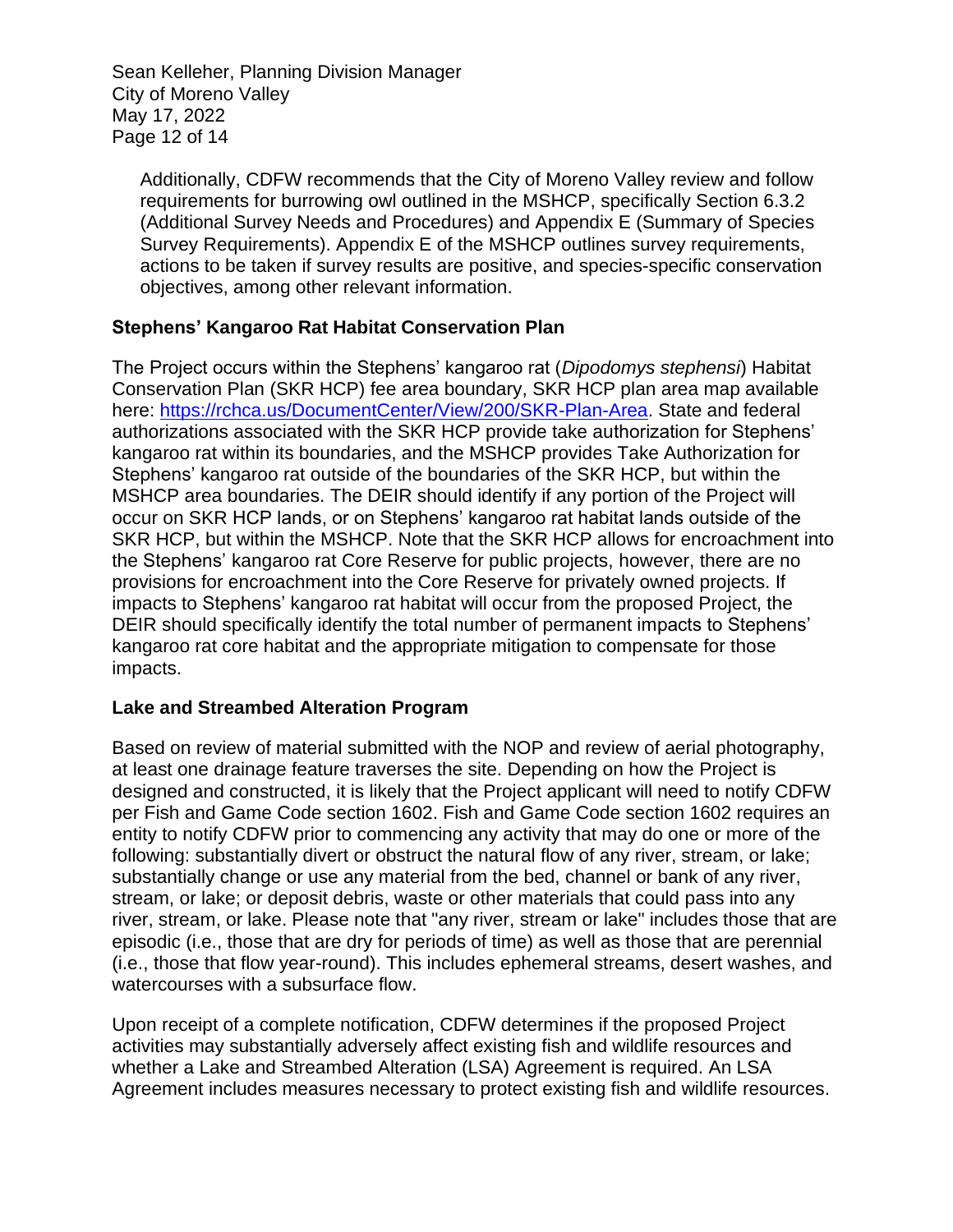Sean Kelleher, Planning Division Manager City of Moreno Valley May 17, 2022 Page 13 of 14

CDFW may suggest ways to modify your Project that would eliminate or reduce harmful impacts to fish and wildlife resources.

CDFW's issuance of an LSA Agreement is a "project" subject to CEQA (see Pub. Resources Code § 21065). To facilitate issuance of an LSA Agreement, if necessary, the DEIR should fully identify the potential impacts to the lake, stream, or riparian resources, and provide adequate avoidance, mitigation, and monitoring and reporting commitments. Early consultation with CDFW is recommended, since modification of the proposed Project may be required to avoid or reduce impacts to fish and wildlife resources. To submit a Lake or Streambed Alteration notification, please go to <https://wildlife.ca.gov/Conservation/Environmental-Review/EPIMS> .

## **ADDITIONAL COMMENTS AND RECOMMENDATIONS**

To ameliorate the water demands of this Project, CDFW recommends incorporation of water-wise concepts in project landscape design plans. In particular, CDFW recommends xeriscaping with locally native California species, and installing waterefficient and targeted irrigation systems (such as drip irrigation). Native plants support butterflies, birds, reptiles, amphibians, small mammals, bees, and other pollinators that evolved with those plants, more information on native plants suitable for the Project location and nearby nurseries is available at CALSCAPE: [https://calscape.org/.](https://calscape.org/) Local water agencies/districts and resource conservation districts in your area may be able to provide information on plant nurseries that carry locally native species, and some facilities display drought-tolerant locally native species demonstration gardens (for example the Riverside-Corona Resource Conservation District in Riverside). Information on drought-tolerant landscaping and water-efficient irrigation systems is available on California's Save our Water website:<https://saveourwater.com/> .

# **ENVIRONMENTAL DATA**

CEQA requires that information developed in environmental impact reports and negative declarations be incorporated into a database which may be used to make subsequent or supplemental environmental determinations. (Pub. Resources Code, § 21003, subd. (e).) Accordingly, please report any special status species and natural communities detected during Project surveys to the California Natural Diversity Database (CNDDB). Information can be submitted online or via completion of the CNDDB field survey form at the following link:

<https://wildlife.ca.gov/Data/CNDDB/Submitting-Data> . The types of information reported to CNDDB can be found at the following link: [https://www.wildlife.ca.gov/Data/CNDDB/Plants-and-Animals.](https://www.wildlife.ca.gov/Data/CNDDB/Plants-and-Animals)

# **ENVIRONMENTAL DOCUMENT FILING FEES**

The Project, as proposed, would have an impact on fish and/or wildlife, and assessment of filing fees is necessary. Fees are payable upon filing of the Notice of Determination